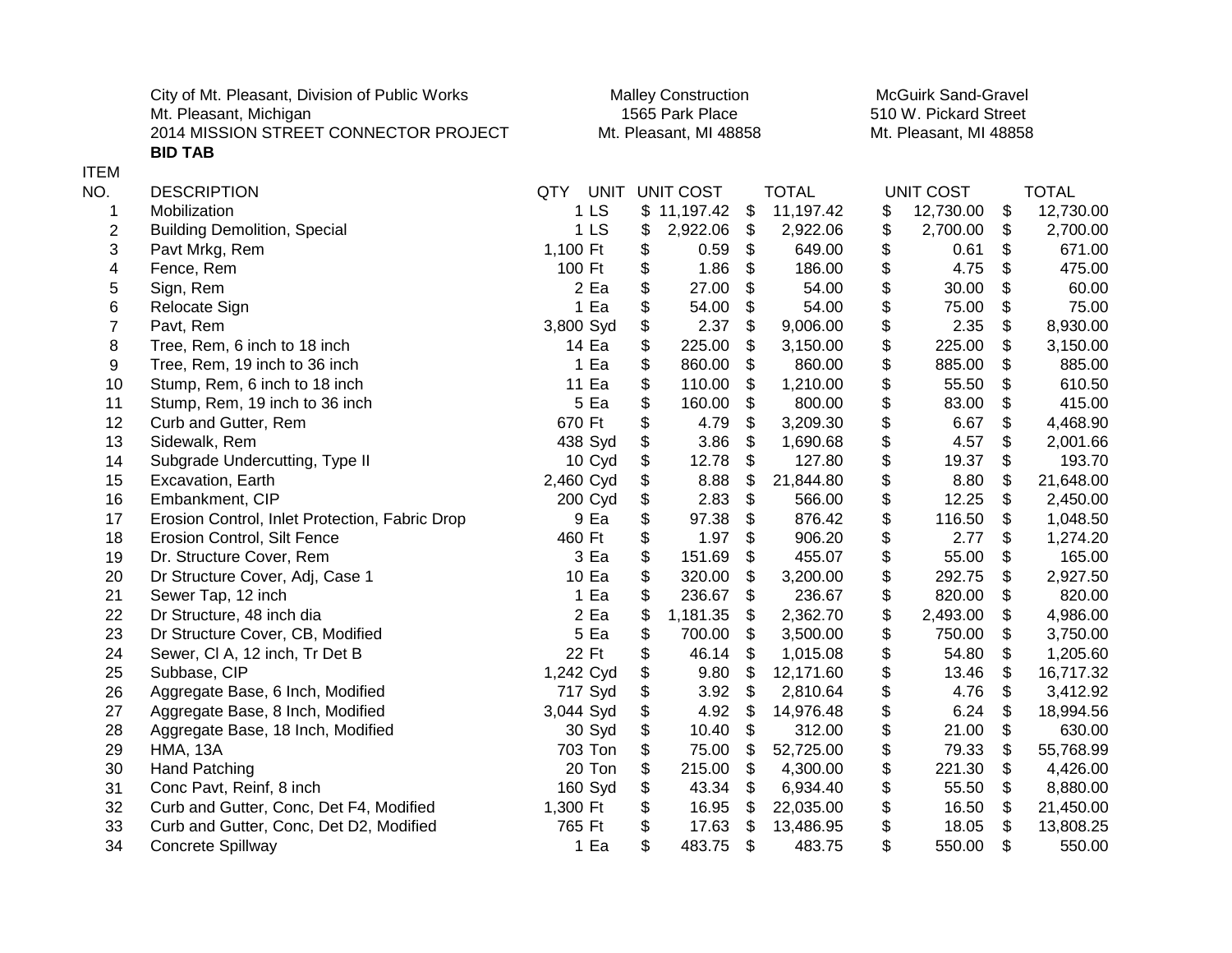|             | Underdrain, Subgrade, Open-Graded, 4 inch,        | 1,221 Ft        | \$<br>6.21      | \$                        | 7,582.41     | \$<br>8.93       | \$<br>10,903.53  |
|-------------|---------------------------------------------------|-----------------|-----------------|---------------------------|--------------|------------------|------------------|
| 35          | Modified                                          |                 |                 |                           |              |                  |                  |
| 36          | Driveway Opening, Conc, Det M                     | 327 Ft          | \$<br>17.57     | \$                        | 5,745.39     | \$<br>16.55      | \$<br>5,411.85   |
| 37          | Sidewalk Ramp, Conc, 6 inch                       | 144 Sft         | \$<br>6.72      | \$                        | 967.68       | \$<br>6.70       | \$<br>964.80     |
| 38          | Sidewalk, Conc, 4 inch                            | 325 Sft         | \$<br>3.17      | \$                        | 1,030.25     | \$<br>3.86       | \$<br>1,254.50   |
| 39          | Sidewalk, Conc, Reinf, 6 inch                     | 6,510 Sft       | \$<br>4.39      | \$                        | 28,578.90    | \$<br>4.10       | \$<br>26,691.00  |
| 40          | Detectable Warning Surface, Modified              | 10 Ft           | \$<br>66.65     | \$                        | 666.50       | \$<br>66.40      | \$<br>664.00     |
| 41          | Detectable Warning Surface, Yellow, Modified      | 24 Ft           | \$<br>107.50    | \$                        | 2,580.00     | \$<br>88.50      | \$<br>2,124.00   |
| 42          | Pavt Mrkg, Waterborne, 4 inch, Yellow             | 450 Ft          | \$<br>0.54      | \$                        | 243.00       | \$<br>0.39       | \$<br>175.50     |
| 43          | Pavt Mrkg, Waterborne, 4 inch, Blue               | 75 Ft           | \$<br>1.08      | \$                        | 81.00        | \$<br>1.11       | \$<br>83.25      |
| 44          | Pavt Mrkg, Waterborne, 4 inch, White              | 41 Ft           | \$<br>1.08      | \$                        | 44.28        | \$<br>0.39       | \$<br>15.99      |
| 45          | Pavt Mrkg, Ovly Cold Plastic, Barrier Free Symbol | 1 Ea            | \$<br>161.25    | \$                        | 161.25       | \$<br>332.00     | \$<br>332.00     |
| 46          | Pavt Mrkg, Ovly Cold Plastic, 18 inch, Stop Bar   | 25 Ft           | \$<br>26.88     | \$                        | 672.00       | \$<br>8.30       | \$<br>207.50     |
| 47          | Pavt Mrkg, Ovly Cold Plastic, 6 inch, Crosswalk   | 190 Ft          | \$<br>2.15      | \$                        | 408.50       | \$<br>2.77       | \$<br>526.30     |
| 48          | Pavt Mrkg, Ovly Cold Plastic, 24 inch, Crosswalk  | 102 Ft          | \$<br>4.30      | \$                        | 438.60       | \$<br>11.05      | \$<br>1,127.10   |
| 49          | Pavt Mrkg, Ovly Cold Plastic, Only Symbol         | 1 Ea            | \$<br>161.25    | \$                        | 161.25       | \$<br>182.50     | \$<br>182.50     |
| 50          | Pavt Mrkg, Ovly Cold Plastic, Thru Arrow Symbol   | 1 Ea            | \$<br>161.25    | \$                        | 161.25       | \$<br>127.25     | \$<br>127.25     |
| 51          | Pavt Mrkg, Ovly Cold Plastic, Rt Turn Arrow Sy,   | 1 Ea            | \$<br>161.25    | \$                        | 161.25       | \$<br>160.40     | \$<br>160.40     |
| 52          | Dumpster Enclosure, Special                       | 1 <sub>LS</sub> | \$<br>21,579.82 | \$                        | 21,579.82    | \$<br>16,600.00  | \$<br>16,600.00  |
| 53          | <b>Bollard</b>                                    | 3 Ea            | \$<br>347.23    | \$                        | 1,041.69     | \$<br>500.00     | \$<br>1,500.00   |
| 54          | Slope Restoration, Modified                       | 1,590 Syd       | \$<br>1.96      | \$                        | 3,116.40     | \$<br>7.50       | \$<br>11,925.00  |
| 55          | Hardwood Shredded Bark Mulch                      | 598 Syd         | \$<br>5.50      | \$                        | 3,289.00     | \$<br>6.20       | \$<br>3,707.60   |
| 56          | <b>Minor Traf Devices</b>                         | 1 <sub>LS</sub> | \$<br>8,000.00  | \$                        | 8,000.00     | \$<br>7,700.00   | \$<br>7,700.00   |
| 57          | Stop Sign                                         | 2 Ea            | \$<br>210.00    | \$                        | 420.00       | \$<br>216.00     | \$<br>432.00     |
| 58          | Double-Sided One-Way Sign                         | 1 Ea            | \$<br>225.00    | \$                        | 225.00       | \$<br>233.00     | \$<br>233.00     |
| 59          | Double-Sided CMU Type 2 Crossing Sign             | 2 Ea            | \$<br>525.00    | \$                        | 1,050.00     | \$<br>537.00     | \$<br>1,074.00   |
| 60          | Preconstruction Audio Video Recording             | 1 <sub>LS</sub> | \$<br>1,472.75  | \$                        | 1,472.75     | \$<br>2,420.00   | \$<br>2,420.00   |
| 61          | Testing (Allowance)                               | 1 <sub>LS</sub> | \$<br>2,500.00  | $\frac{1}{2}$             | 2,500.00     | \$<br>5,000.00   | \$<br>5,000.00   |
| 62          | <b>Contractor Staking</b>                         | 1 <sub>LS</sub> | \$<br>8,550.00  | \$                        | 8,550.00     | \$<br>9,500.00   | \$<br>9,500.00   |
| 63          | <b>Electrical and Lighting</b>                    | 1 <sub>LS</sub> | \$62,565.00     | \$                        | 62,565.00    | \$<br>59,800.00  | \$<br>59,800.00  |
|             | <b>TOTAL</b>                                      |                 |                 |                           | 363,808.19   |                  | \$<br>393,121.67 |
| <b>ITEM</b> | <b>DESCRIPTION</b>                                |                 |                 |                           |              |                  |                  |
| NO.         | Alternate #1                                      | QTY             | UNIT UNIT COST  |                           | <b>TOTAL</b> | <b>UNIT COST</b> | <b>TOTAL</b>     |
| 1           | <b>Brick Pavers</b>                               | 307 SFT         | \$<br>30.00     | $\boldsymbol{\mathsf{S}}$ | 9,210.00     | \$<br>24.43      | \$<br>7,500.01   |
|             | <b>TOTAL</b>                                      |                 |                 | \$                        | 9,210.00     |                  | \$<br>7,500.01   |
|             | <b>GRAND TOTAL</b>                                |                 |                 |                           | \$373,018.19 |                  | \$<br>400,621.68 |
|             |                                                   |                 |                 |                           |              |                  |                  |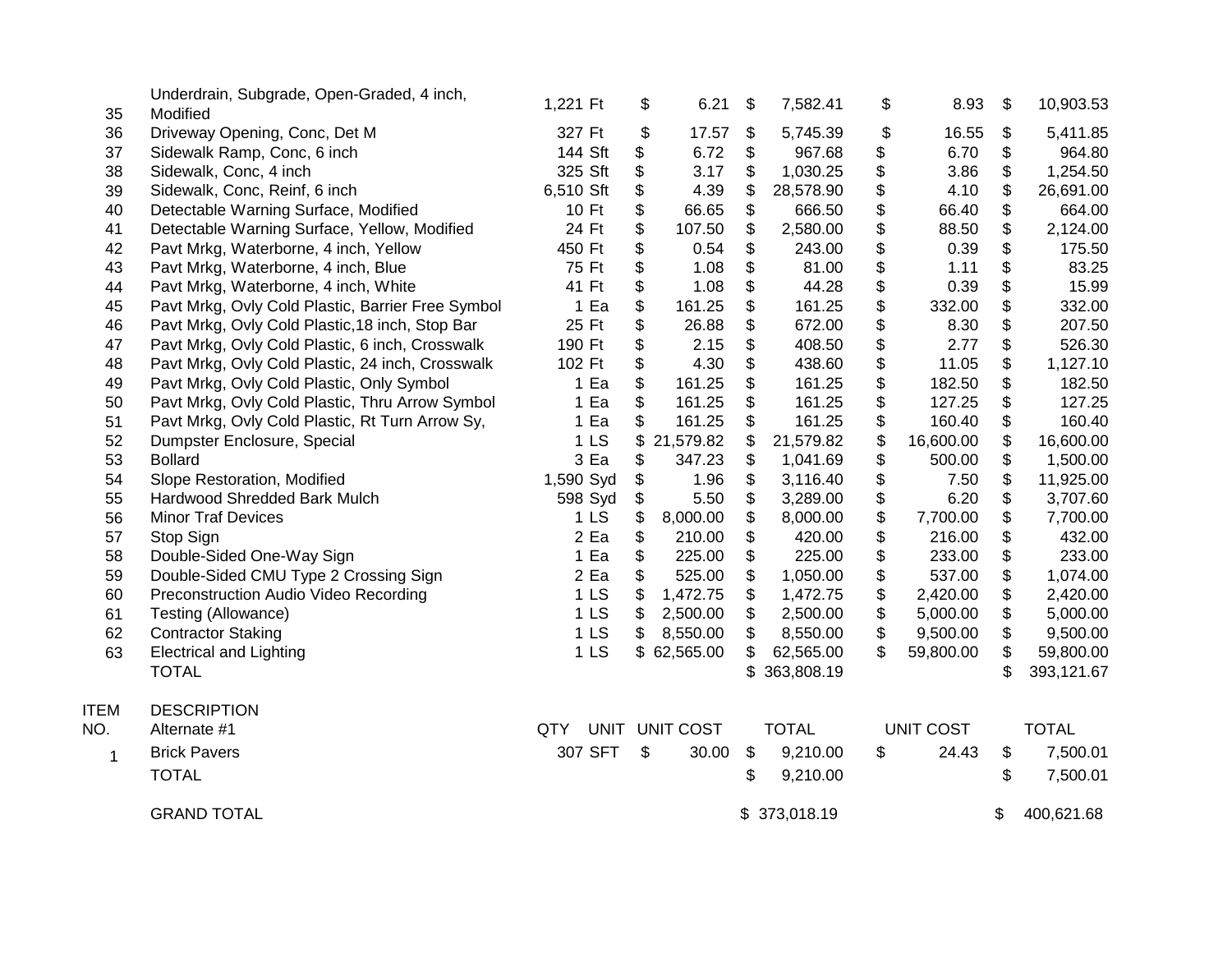|                |                                                | The Isabella Corporation |                        |                      |                     |              | <b>Central Michigan Contracting</b> |                  |    |              |  |  |
|----------------|------------------------------------------------|--------------------------|------------------------|----------------------|---------------------|--------------|-------------------------------------|------------------|----|--------------|--|--|
|                |                                                |                          |                        | 2201 Commerce Street | 1301 Commerce Drive |              |                                     |                  |    |              |  |  |
|                |                                                |                          | Mt. Pleasant, MI 48858 | Farwell, MI 48622    |                     |              |                                     |                  |    |              |  |  |
| <b>ITEM</b>    |                                                |                          |                        |                      |                     |              |                                     |                  |    |              |  |  |
| NO.            | <b>DESCRIPTION</b>                             | QTY                      |                        | UNIT UNIT COST       |                     | <b>TOTAL</b> |                                     | <b>UNIT COST</b> |    | <b>TOTAL</b> |  |  |
| 1              | Mobilization                                   | 1 <sub>LS</sub>          |                        | \$20,000.00          | \$                  | 20,000.00    | \$                                  | 40,000.00        | \$ | 40,000.00    |  |  |
| $\overline{2}$ | <b>Building Demolition, Special</b>            | 1 <sub>LS</sub>          | \$                     | 7,500.00             | \$                  | 7,500.00     | \$                                  | 10,000.00        | \$ | 10,000.00    |  |  |
| 3              | Pavt Mrkg, Rem                                 | 1,100 Ft                 | \$                     | 0.60                 | \$                  | 660.00       | \$                                  | 0.60             | \$ | 660.00       |  |  |
| 4              | Fence, Rem                                     | 100 Ft                   | \$                     | 6.50                 | \$                  | 650.00       | \$                                  | 10.00            | \$ | 1,000.00     |  |  |
| 5              | Sign, Rem                                      | 2 Ea                     | \$                     | 50.00                | \$                  | 100.00       | \$                                  | 50.00            | \$ | 100.00       |  |  |
| 6              | Relocate Sign                                  | 1 Ea                     | \$                     | 100.00               | \$                  | 100.00       | \$                                  | 150.00           | \$ | 150.00       |  |  |
| $\overline{7}$ | Pavt, Rem                                      | 3,800 Syd                | \$                     | 5.00                 | \$                  | 19,000.00    | \$                                  | 5.00             | \$ | 19,000.00    |  |  |
| 8              | Tree, Rem, 6 inch to 18 inch                   | 14 Ea                    | \$                     | 350.00               | \$                  | 4,900.00     | \$                                  | 200.00           | \$ | 2,800.00     |  |  |
| 9              | Tree, Rem, 19 inch to 36 inch                  | 1 Ea                     | \$                     | 950.00               | \$                  | 950.00       | \$                                  | 500.00           | \$ | 500.00       |  |  |
| 10             | Stump, Rem, 6 inch to 18 inch                  | 11 Ea                    | \$                     | 175.00               | \$                  | 1,925.00     | \$                                  | 300.00           | \$ | 3,300.00     |  |  |
| 11             | Stump, Rem, 19 inch to 36 inch                 | 5 Ea                     | \$                     | 250.00               | \$                  | 1,250.00     | \$                                  | 500.00           | \$ | 2,500.00     |  |  |
| 12             | Curb and Gutter, Rem                           | 670 Ft                   | \$                     | 5.50                 | \$                  | 3,685.00     | \$                                  | 6.00             | \$ | 4,020.00     |  |  |
| 13             | Sidewalk, Rem                                  | 438 Syd                  | \$                     | 6.00                 | \$                  | 2,628.00     | \$                                  | 10.00            | \$ | 4,380.00     |  |  |
| 14             | Subgrade Undercutting, Type II                 | 10 Cyd                   | \$                     | 25.00                | \$                  | 250.00       | \$                                  | 25.00            | \$ | 250.00       |  |  |
| 15             | Excavation, Earth                              | 2,460 Cyd                | \$                     | 7.50                 | \$                  | 18,450.00    | \$                                  | 10.00            | \$ | 24,600.00    |  |  |
| 16             | Embankment, CIP                                | 200 Cyd                  | \$                     | 17.50                | \$                  | 3,500.00     | \$                                  | 6.00             | \$ | 1,200.00     |  |  |
| 17             | Erosion Control, Inlet Protection, Fabric Drop | 9 Ea                     | \$                     | 100.00               | \$                  | 900.00       | \$                                  | 100.00           | \$ | 900.00       |  |  |
| 18             | Erosion Control, Silt Fence                    | 460 Ft                   | \$                     | 3.00                 | \$                  | 1,380.00     | \$                                  | 4.00             | \$ | 1,840.00     |  |  |
| 19             | Dr. Structure Cover, Rem                       | 3 Ea                     | \$                     | 100.00               | \$                  | 300.00       | \$                                  | 150.00           | \$ | 450.00       |  |  |
| 20             | Dr Structure Cover, Adj, Case 1                | 10 Ea                    | \$                     | 350.00               | \$                  | 3,500.00     | \$                                  | 300.00           | \$ | 3,000.00     |  |  |
| 21             | Sewer Tap, 12 inch                             | 1 Ea                     | \$                     | 850.00               | \$                  | 850.00       | \$                                  | 750.00           | \$ | 750.00       |  |  |
| 22             | Dr Structure, 48 inch dia                      | 2 Ea                     | \$                     | 2,500.00             | \$                  | 5,000.00     | \$                                  | 2,500.00         | \$ | 5,000.00     |  |  |
| 23             | Dr Structure Cover, CB, Modified               | 5 Ea                     | \$                     | 875.00               | \$                  | 4,375.00     | \$                                  | 500.00           | \$ | 2,500.00     |  |  |
| 24             | Sewer, CI A, 12 inch, Tr Det B                 | 22 Ft                    | \$                     | 85.00                | \$                  | 1,870.00     | \$                                  | 50.00            | \$ | 1,100.00     |  |  |
| 25             | Subbase, CIP                                   | 1,242 Cyd                | \$                     | 12.00                | \$                  | 14,904.00    | \$                                  | 13.00            | \$ | 16,146.00    |  |  |
| 26             | Aggregate Base, 6 Inch, Modified               | 717 Syd                  | \$                     | 4.00                 | \$                  | 2,868.00     | \$                                  | 10.00            | \$ | 7,170.00     |  |  |
| 27             | Aggregate Base, 8 Inch, Modified               | 3,044 Syd                | \$                     | 6.80                 | \$                  | 20,699.20    | \$                                  | 12.00            | \$ | 36,528.00    |  |  |
| 28             | Aggregate Base, 18 Inch, Modified              | 30 Syd                   | \$                     | 35.00                | \$                  | 1,050.00     | \$                                  | 30.00            | \$ | 900.00       |  |  |
| 29             | <b>HMA, 13A</b>                                | 703 Ton                  | \$                     | 74.00                | \$                  | 52,022.00    | \$                                  | 70.00            | \$ | 49,210.00    |  |  |
| 30             | <b>Hand Patching</b>                           | 20 Ton                   | \$                     | 225.00               | \$                  | 4,500.00     | \$                                  | 20.00            | \$ | 400.00       |  |  |
| 31             | Conc Pavt, Reinf, 8 inch                       | 160 Syd                  | \$                     | 54.00                | \$                  | 8,640.00     | \$                                  | 50.00            | \$ | 8,000.00     |  |  |
| 32             | Curb and Gutter, Conc, Det F4, Modified        | 1,300 Ft                 | \$                     | 17.00                | \$                  | 22,100.00    | \$                                  | 15.00            | \$ | 19,500.00    |  |  |
| 33             | Curb and Gutter, Conc, Det D2, Modified        | 765 Ft                   | \$                     | 18.00                | \$                  | 13,770.00    | \$                                  | 18.00            | \$ | 13,770.00    |  |  |
| 34             | <b>Concrete Spillway</b>                       | 1 Ea                     | \$                     | 500.00               | \$                  | 500.00       | \$                                  | 500.00           | \$ | 500.00       |  |  |